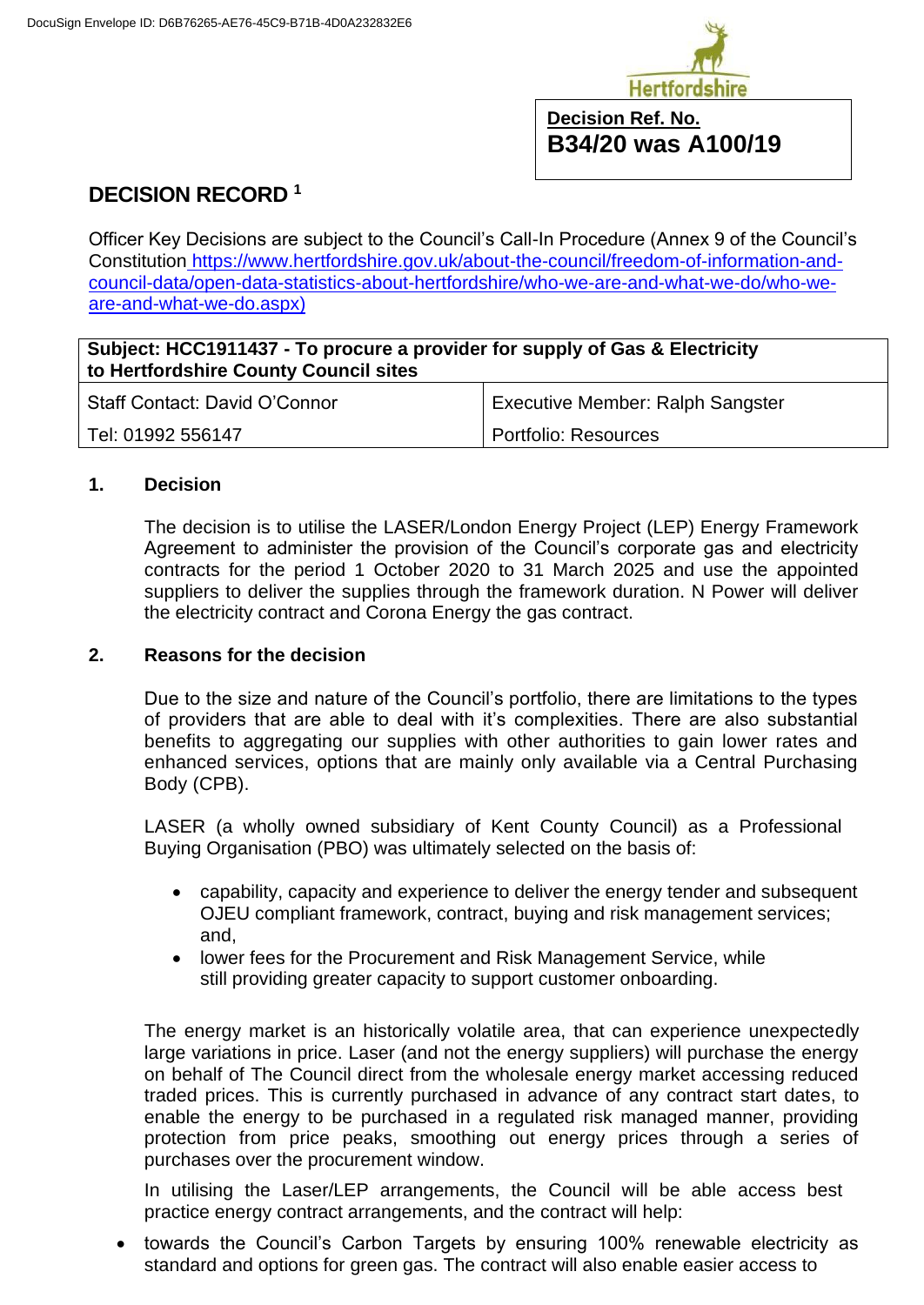#### DECISION RECORD

deliver arrangements which can facilitate on or off-site energy generation, demand side response and Power Purchase Initiatives;

- achieve better budget, price and risk management through the continued aggregation of the Council's energy supplies with the similar and regional public sector bodies;
- adapt to the changing energy supply market, to manage the non-energy cost elements better and move away from a transactional relationship with the appointed energy suppliers to more inclusive one-stop-shop service;
- implement arrangements where the supplier is required to facilitate better energy consumption data analysis to support energy efficiency measures, improved billing quality and increase efficiency of back office processes – which are not standard on the regular Framework offerings;

## 3. **Alternative options considered and rejected <sup>2</sup>**

- Other CPB Frameworks
- Spot Buy (Fixed Price Contracts)
- Procure our own energy by direct tender
- Procure from renewable generators
- Do not contract at all

#### 4. **Consultation**

- (a) Comments of Executive Member 3 4 No comments
- (b) Comments of other consultees <sup>5</sup>

## 5. **Following consultation with, and the concurrence of the Executive Member, I am proceeding with the proposed decision.**

|       | Signed: Scott Crudgington<br>-D3AF6BA230E347A |             |
|-------|-----------------------------------------------|-------------|
|       | Scott Crudgington                             | 04-May-2020 |
| Title | Date: ⊺                                       |             |

- 6. Copies of agreed document to:
	- All consultees
	- Chairman, and Vice-Chairmen of the Overview and Scrutiny Committee
	- Hard & electronic copy available for public inspection both at County Hall and on [www.hertfordshire.gov.uk](https://www.hertfordshire.gov.uk/about-the-council/freedom-of-information-and-council-data/open-data-statistics-about-hertfordshire/how-we-make-decisions/decisions.aspx) Democratic Services - Room 213 County Hall. [democratic.services@hertfordshire.gov.uk](mailto:democratic.services@hertfordshire.gov.uk)

<sup>1</sup> for guidance see Chief Legal Officer's note "Taking Decisions"

<sup>2</sup> details of any alternative options considered and rejected by the officer at the time the decision was made